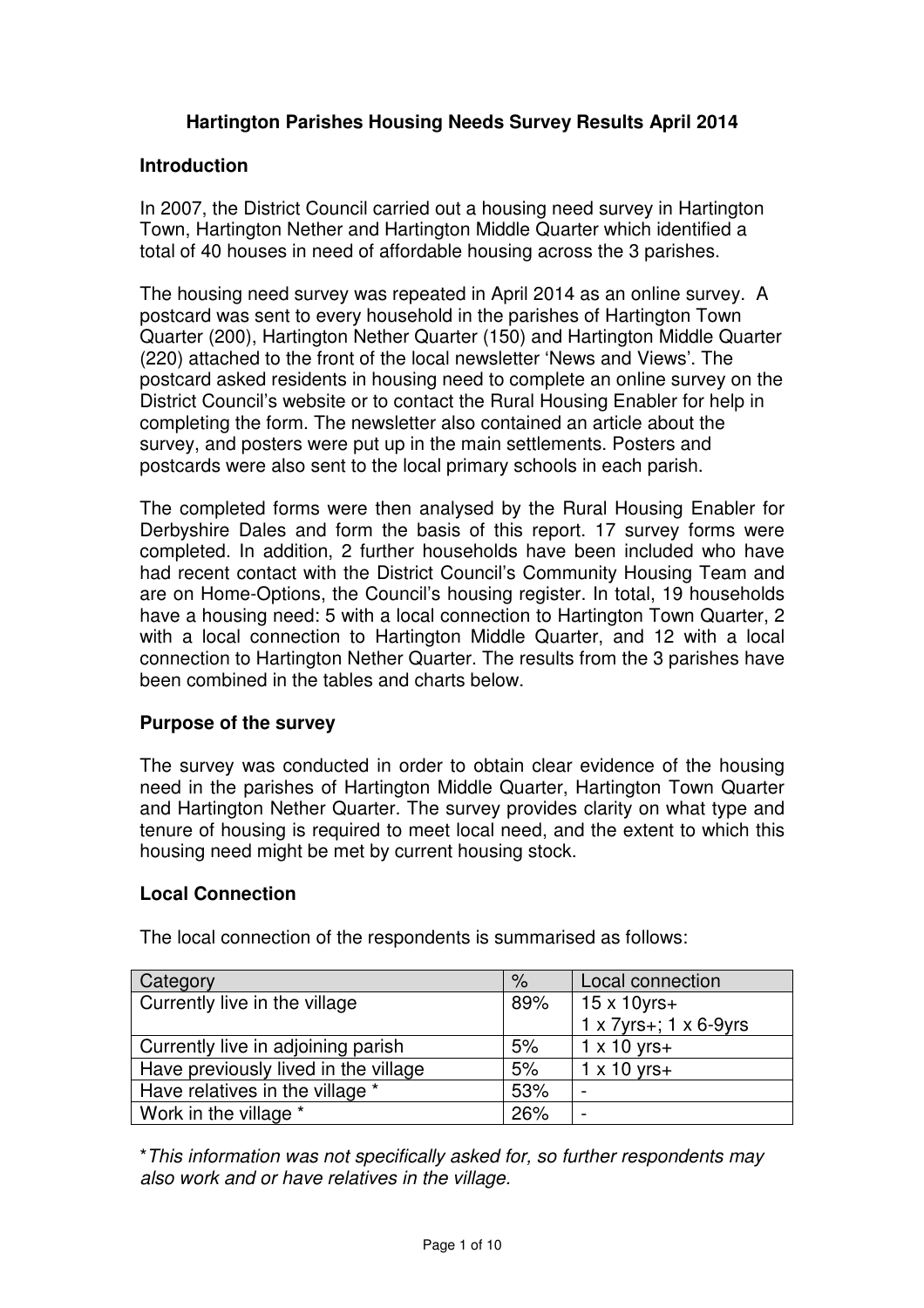In terms of local connection, of the 19 respondents, 16 had a local connection of more than 10 years, 1 had a local connection of more than 10 years to an adjoining parish, 1 had a connection of 6 to 9 years and another had a local connection of 7 years.

 NB: The total percentage is greater than 100% in some of the tables and charts below as some respondents fall into more than one category.



# **Housing Need by Age Group**

**Housing Need by Age Group** 

 The chart shows the age ranges of the individuals in housing need. 38 individuals form the 19 households in need. The predominant need is in the 25-44 age group.

## **Household types**

The household types of the 19 households in housing need are as follows:

| Single adult           |   |
|------------------------|---|
| An adult couple        | 5 |
| Family with 1 child    | 5 |
| Family with 2 children | 1 |
| Family with 3 children | 1 |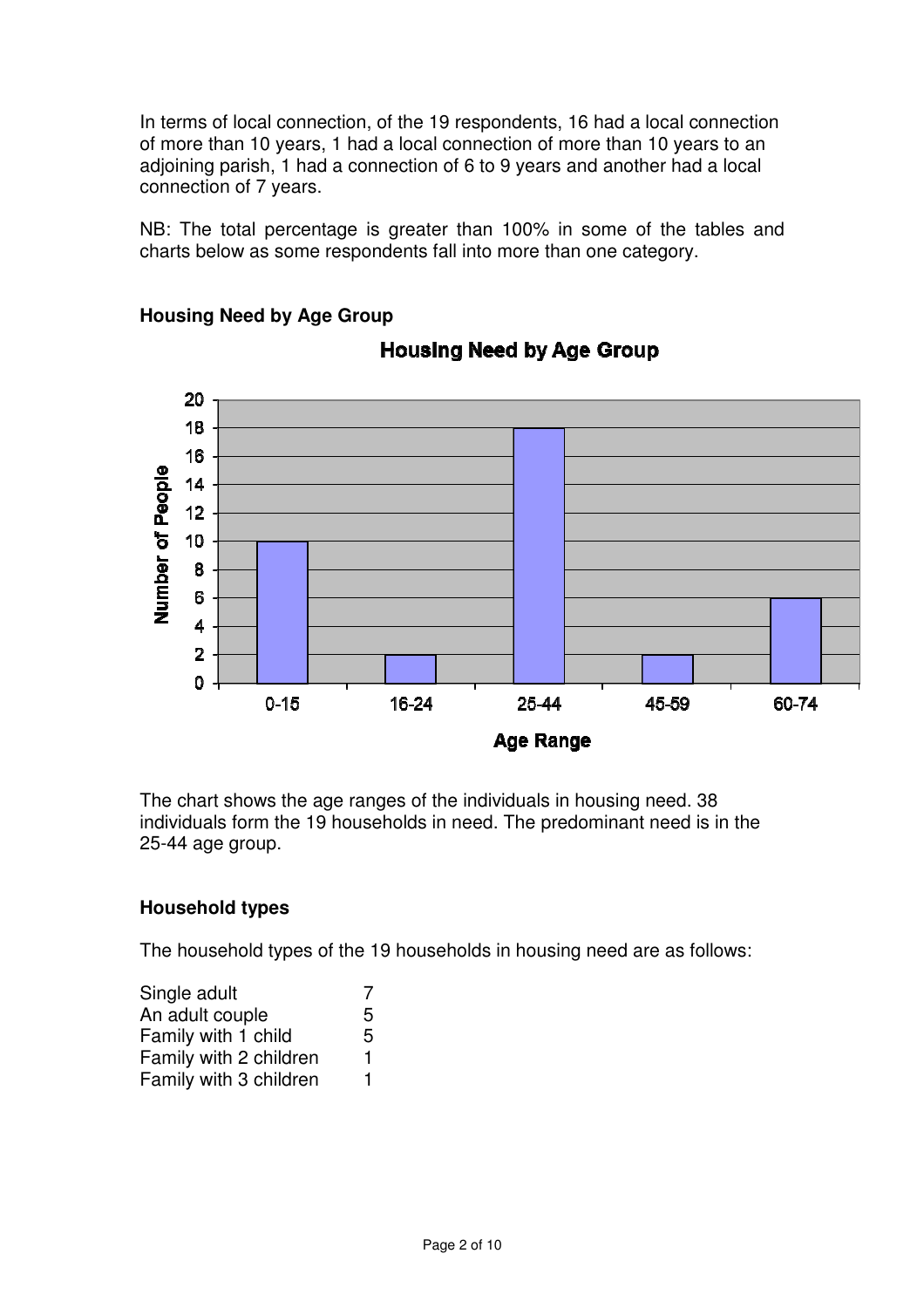## **Tenure preferences**



**Tenure Preferences** 

 Respondents indicated a fairly equal tenure preference for rent (63%) and shared ownership (79%). However, based on the financial information provided by respondents in the survey, the majority of respondents require affordable rented accommodation. There is some demand from respondents that would or are struggling to meet their housing need on the open market and have income and equity/savings to be able to part-purchase a home.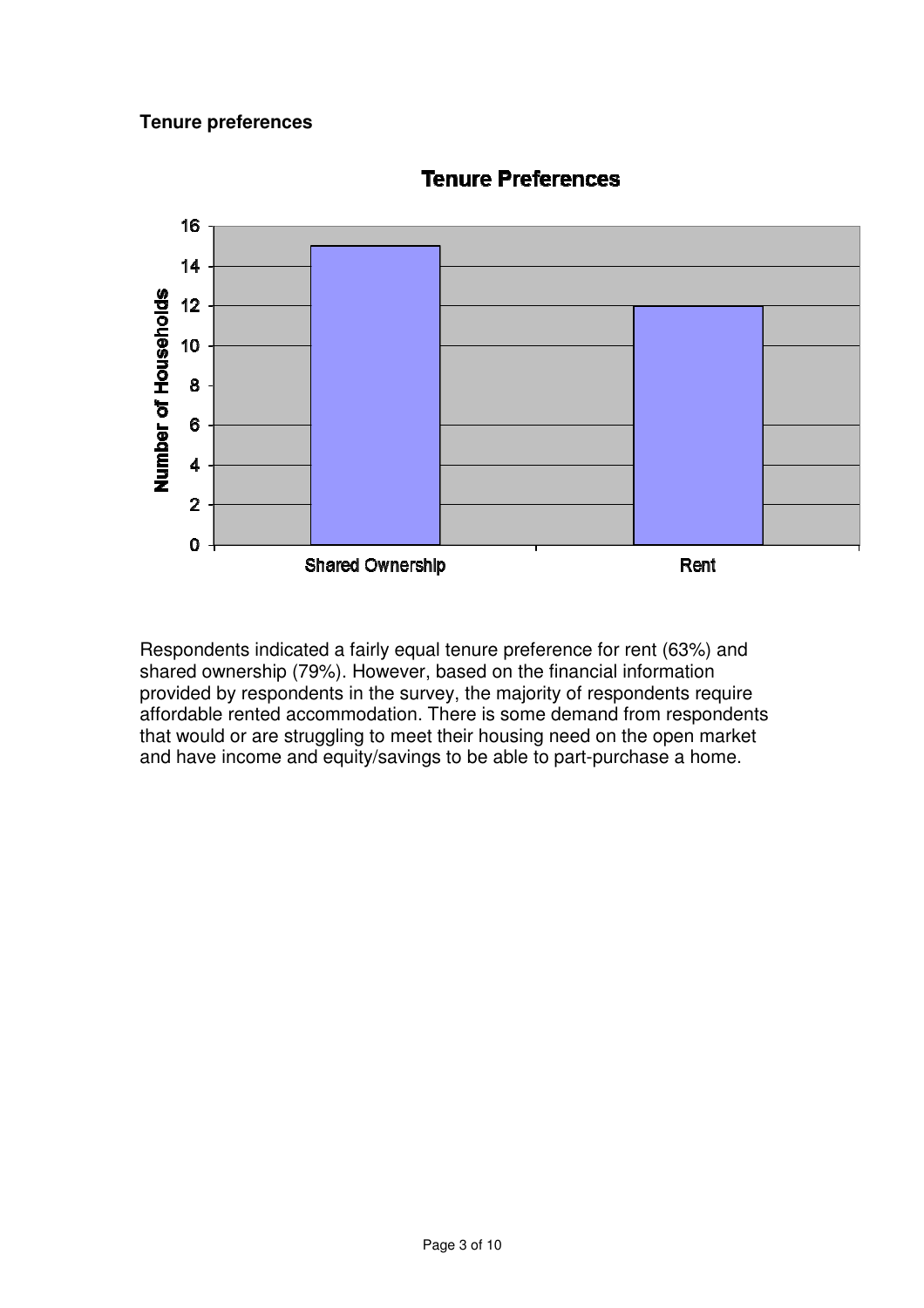

# **Minimum bedroom requirements**

This chart shows the minimum number of bedrooms that respondents need based on the District Council's Housing Allocation Policy. Its purpose is to give an indication of the minimum need at the current time, but should be treated with caution in determining a scheme mix as it does not allow a household to grow, and is based on the children's current ages (younger children are expected to share a bedroom under the Allocation Policy).

The chart reflects that 12 of the 19 households are single people or couples, and 7 are families with children (5 households having 1 child). The survey has identified a need for smaller homes. As 7 households are single people that would not be eligible for a 2 or 3 bed house under the Home-Options Allocation Policy, a scheme mix which includes flats would help to meet the need from single people and couples.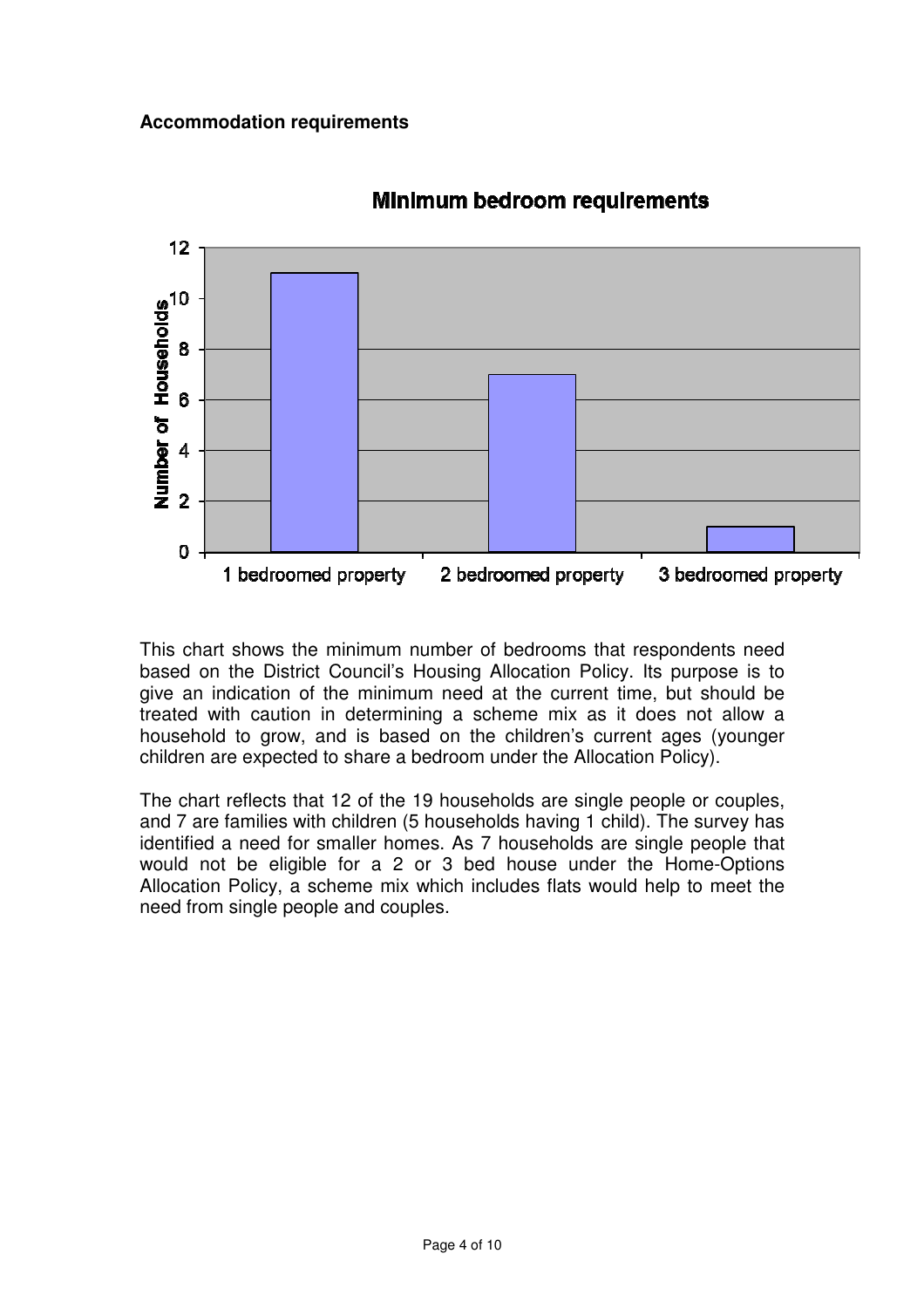## **Current Accommodation**



**Where do you currently live?** 

The predominant need is from people currently living in private rented accommodation (32%), living with parents (26%) and people who own a home with a mortgage (21%). 3 households (16%) are housing association tenants and 1 respondent is in tied accommodation.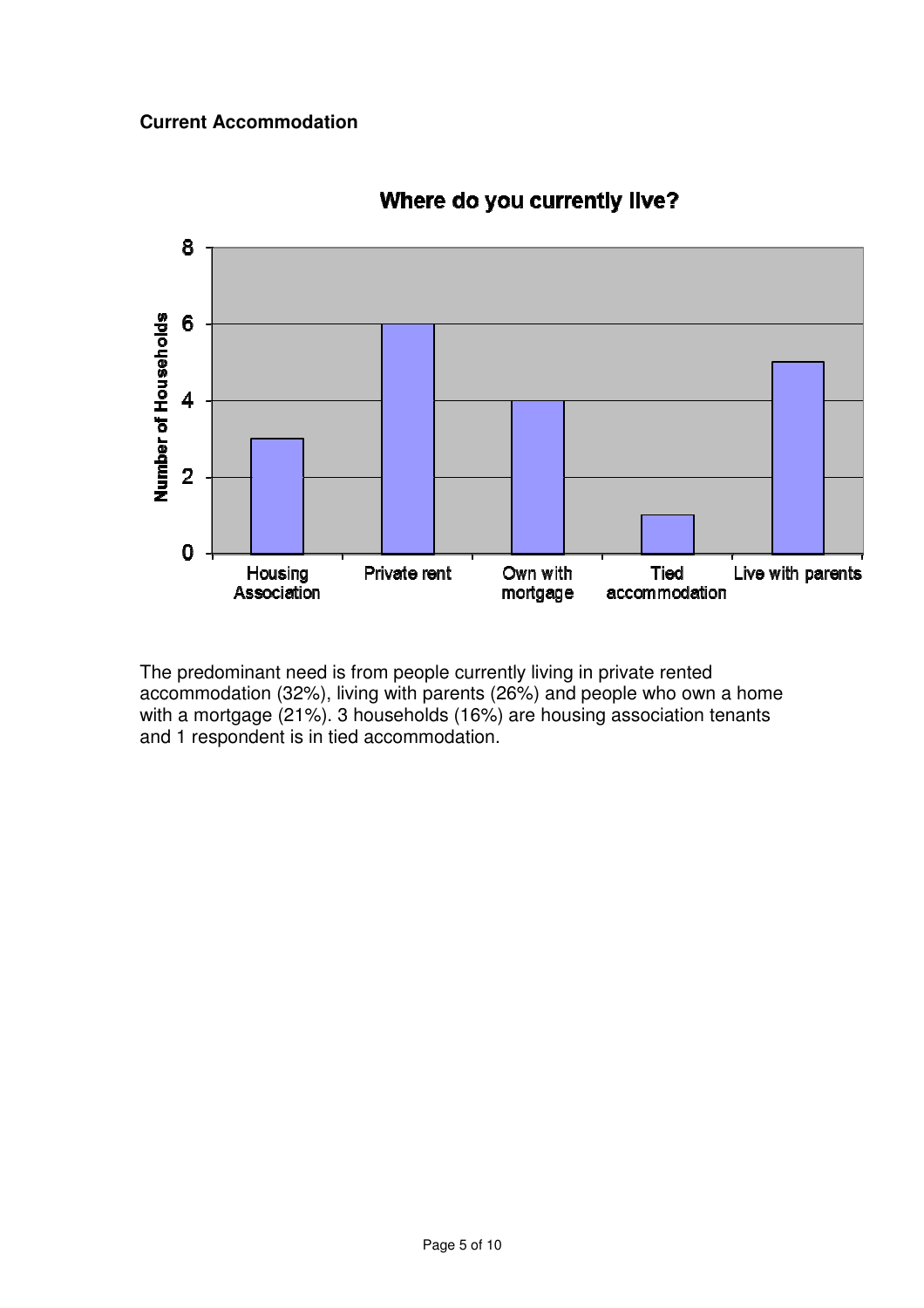**Why is your current accommodation unsuitable?** 



Why is your current accommodation unsuitable?

Respondents indicated a range of reasons why their current accommodation is unsuitable. With 'too expensive' and 'need to live independently' being the predominant reasons. The chart links to the previous table 'Where do you currently live?' Respondents who owned their property with a mortgage stated that their home was too expensive, or that they needed to sell due to relationship breakdown. From the information provided, these respondents would struggle to meet their needs locally on the open market. 5 households are currently living with their parents and wish to set up their own home.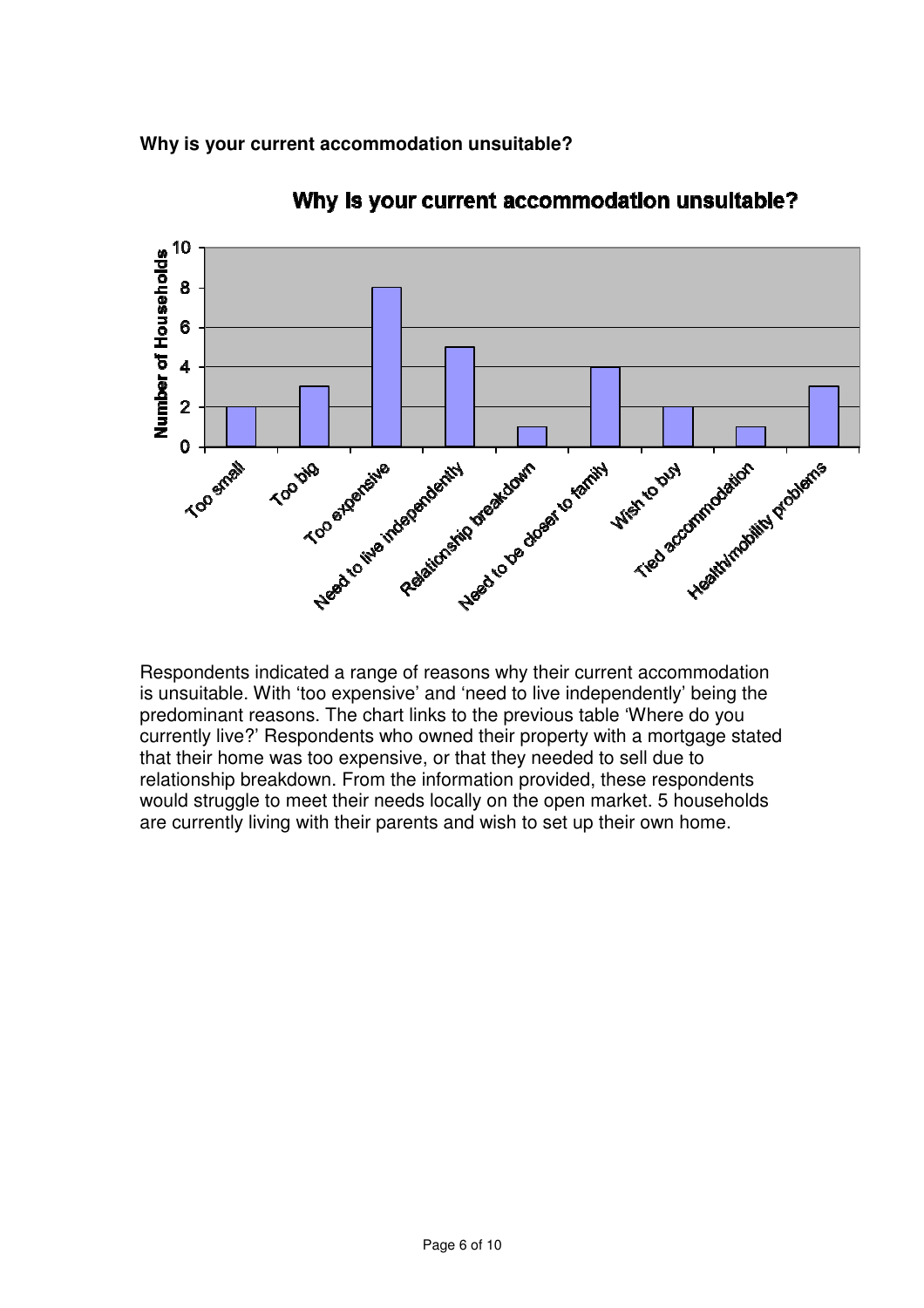#### **Existing stock and turnover**

 In considering the housing need information it is also important to consider the level of existing provision and turnover within that stock.

 Hartington has limited affordable housing stock. The table below shows that Dales Housing has 7 properties, 5 of which are restricted to older persons. Only 2 properties have become available in the past 5 years, one of which is restricted to older persons.

| <b>Dwelling</b><br><b>Type</b> | <b>Current</b><br><b>Affordable</b><br><b>Housing</b><br><b>Stock</b> | <b>Comments</b>             | <b>Turnover</b><br>between April<br>2009-end<br><b>March 2014</b> | <b>Housing</b><br><b>Association</b> |
|--------------------------------|-----------------------------------------------------------------------|-----------------------------|-------------------------------------------------------------------|--------------------------------------|
| 1 bed<br>bungalow              | 2                                                                     | Designated<br>older persons |                                                                   | Dales Housing Ltd.                   |
| 2 bed<br>bungalow              | 3                                                                     | Designated<br>older persons | 0                                                                 | Dales Housing Ltd.                   |
| 2 bed flat                     |                                                                       |                             | 0                                                                 | Dales Housing Ltd.                   |
| 2 bed house                    |                                                                       | General needs               |                                                                   | Dales Housing Ltd.                   |
| <b>Total</b>                   |                                                                       |                             | 2                                                                 |                                      |

#### **Hartington's Affordable Housing Stock**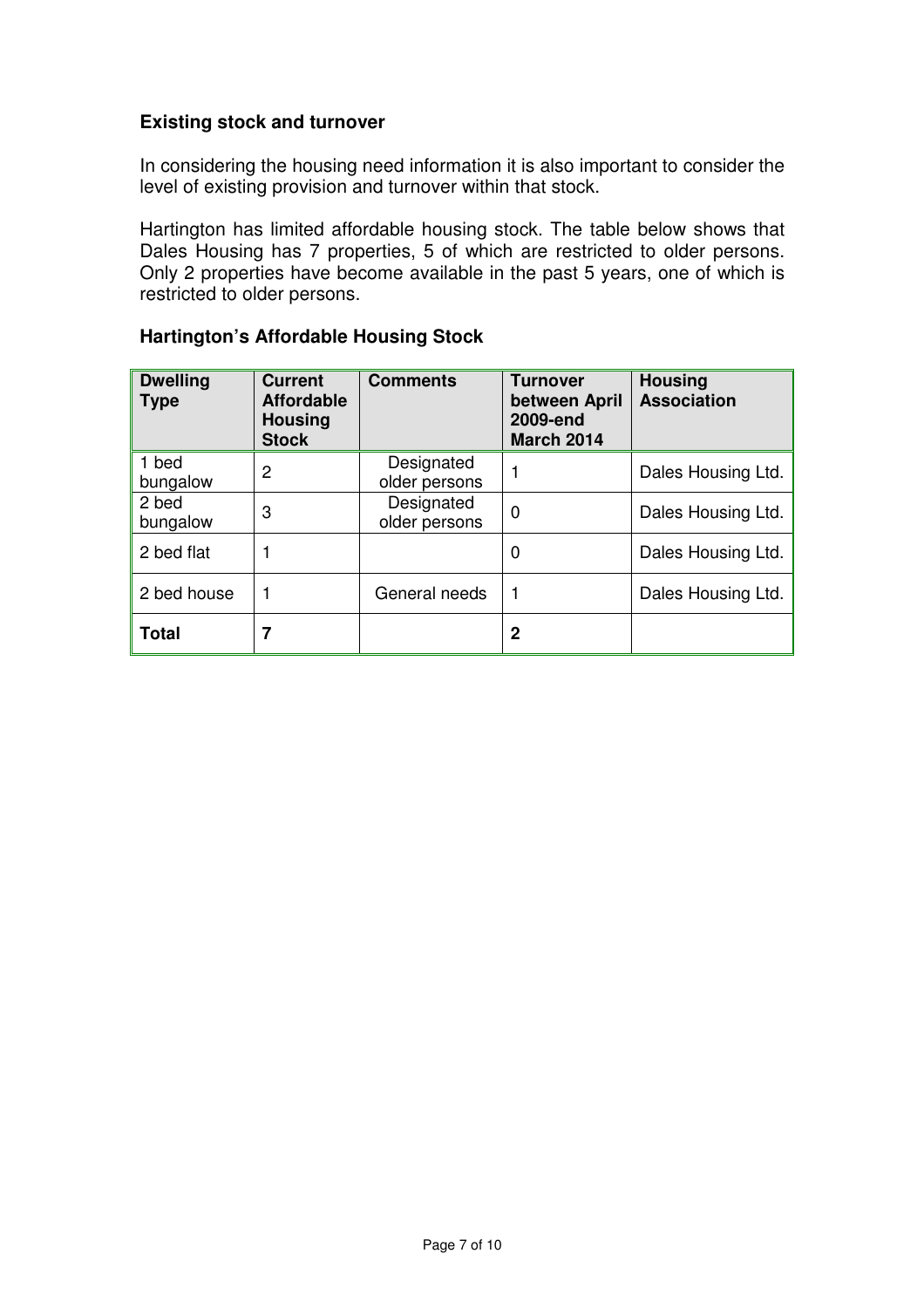# **Biggin by Hartington's Affordable Housing Stock**

 Biggin has 30 affordable homes in total, 24 owned and managed by Dales Housing, and 6 owned by Derwent Living. Turnover of the houses is low, with only 5 becoming available in the past 5 years. Of the 12 x 1 bed flats for older people, 12 have become available in the past 5 years.

| <b>Dwelling</b><br><b>Type</b> | <b>Current</b><br><b>Affordable</b><br><b>Housing</b><br><b>Stock</b> | <b>Comments</b>             | <b>Turnover</b><br>between<br>$2009 -$<br><b>April</b><br><b>March</b><br>end<br>2014 | <b>Housing</b><br><b>Association</b> |
|--------------------------------|-----------------------------------------------------------------------|-----------------------------|---------------------------------------------------------------------------------------|--------------------------------------|
| 1 bed flat                     | 12                                                                    | Designated<br>Older persons | 12                                                                                    | Dales Housing Ltd.                   |
| 2 bed house                    | 2                                                                     |                             |                                                                                       | Dales Housing Ltd.                   |
| 3 bed house                    | 10                                                                    |                             |                                                                                       | Dales Housing Ltd.                   |
| 2 bed house                    | 3                                                                     |                             | (2013)                                                                                | Derwent Living                       |
| 3 bed house                    | 3                                                                     |                             | $2(2010 \&$<br>2011)                                                                  | Derwent Living                       |
| <b>Total</b>                   | 30                                                                    |                             | 17                                                                                    |                                      |

## **Earl Sterndale's Affordable Housing Stock**

 Earl Sterndale has 6 affordable homes in total, 3 of which have become available in the past 5 years (averaging 1 every 20 months).

| <b>Dwelling</b><br><b>Type</b>                                        | <b>Current</b><br><b>Affordable</b><br><b>Housing</b><br><b>Stock</b> | <b>Comments</b> | <b>Turnover</b><br>between<br>2009-<br><b>April</b><br><b>March</b><br>end<br>2014 | <b>Housing</b><br><b>Association</b>                 |
|-----------------------------------------------------------------------|-----------------------------------------------------------------------|-----------------|------------------------------------------------------------------------------------|------------------------------------------------------|
| 3 bed house                                                           |                                                                       |                 | 0                                                                                  | Dales Housing Ltd.                                   |
| Houses:<br>$1 \times 1$ bed;<br>$3 \times 2$ bed;<br>$1 \times 3$ bed | 5                                                                     | converted barn  | 3                                                                                  | <b>Peak District Rural</b><br>Housing<br>Association |
| <b>Total</b>                                                          | 6                                                                     |                 | 3                                                                                  |                                                      |

 In summary, the predominant need identified in this survey is for smaller homes and across the 3 parishes there are only 11 smaller affordable homes (1 and 2 bedroomed properties) that have no age restriction:

1 x 1 bed house (Earl Sterndale)

- 1 x 2 bed flat (Hartington)
- 9 x 2 bed houses (1x Hartington; 5x Biggin; and 3x Earl Sterndale)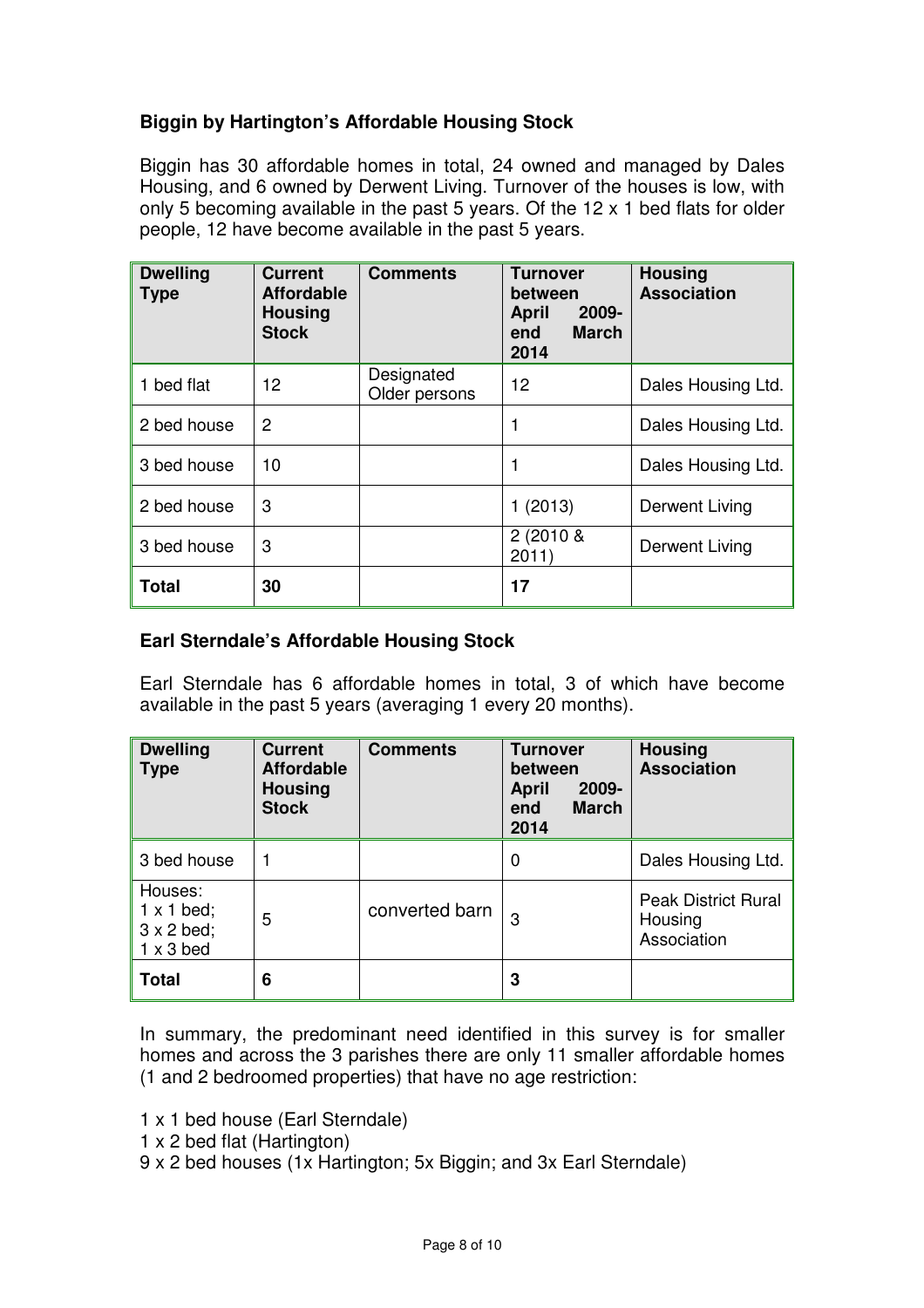In addition to limited stock, in the past 5 years, only 5 of these properties have become available (averaging just one a year).

 The need identified in this survey is unlikely to be met by turnover of the current housing stock because of both low turnover and a mismatch between household type and available properties, so for example a single younger person would not be eligible for a 2 or 3 bed house under the District Council's Allocations Policy.

## **Affordability**

 Hartington house prices on the Right Move website ([rightmove.co.uk](https://rightmove.co.uk)) highlight the unaffordability of houses for local people in housing need when house prices are compared to respondents' income, savings and equity.

 **All property available for sale in Hartington, Earl Sterndale, Biggin on 10/04/14** 

| <b>Property Type</b> | <b>Bedrooms</b> | List Price (£) | Village               |
|----------------------|-----------------|----------------|-----------------------|
| Cottage              | 2               | £285,000       | Heathcote, Hartington |
| Detached house       | 3               | £375,000       | Hartington            |
| Detached house       | 5               | £595,000       | Hartington            |
| Farmhouse            | 4               | £625,000       | Hartington            |
| Cottage              | 5               | £640,000       | Hartington            |
| Farmhouse            | 4               | £745,000       | Heathcote             |
| Detached house       | 4               | £365,000       | <b>Biggin</b>         |
| Detached house       | 3               | £375,000       | <b>Biggin</b>         |
| Farmhouse            | 3               | £625,000       | <b>Biggin</b>         |
| Semi-detached house  | 4               | £235,000       | Earl Sterndale        |
| Semi-detached house  | 2               | £275,000       | Earl Sterndale        |
| Detached house       | 4               | £350,000       | Earl Sterndale        |

[Source:www.rightmove.com](https://Source:www.rightmove.com)

 Only two privately owned rental properties are available on the Right Move website for the Hartington area at a monthly rental of £650 for a 3 bed cottage in Biggin and a 2 bed cottage at Hulme End, near Hartington for £750pcm. Local Housing Allowance (LHA) rates are a useful indicator of affordability. The rental costs of these two properties are significantly above the current LHA rates (maximum amount of housing benefit which could be paid) of £109.62 (£475pcm) for a 2 bed property and £126.92 (£550pcm) for a 3 bed property). Furthermore, traditionally private rented accommodation provides short-term lets to assist a mobile workforce rather than a long-term solution to a community's housing shortages.

 The information provided by respondents, particularly their financial information, has been used to assess whether a person has a housing need which they would struggle to meet in the local housing market. To ensure confidentiality, respondents' financial information is not set out in this report and their personal circumstances are indicated in a generalised form. However, all the information provided has been carefully analysed and the outcomes are summarised in this report.